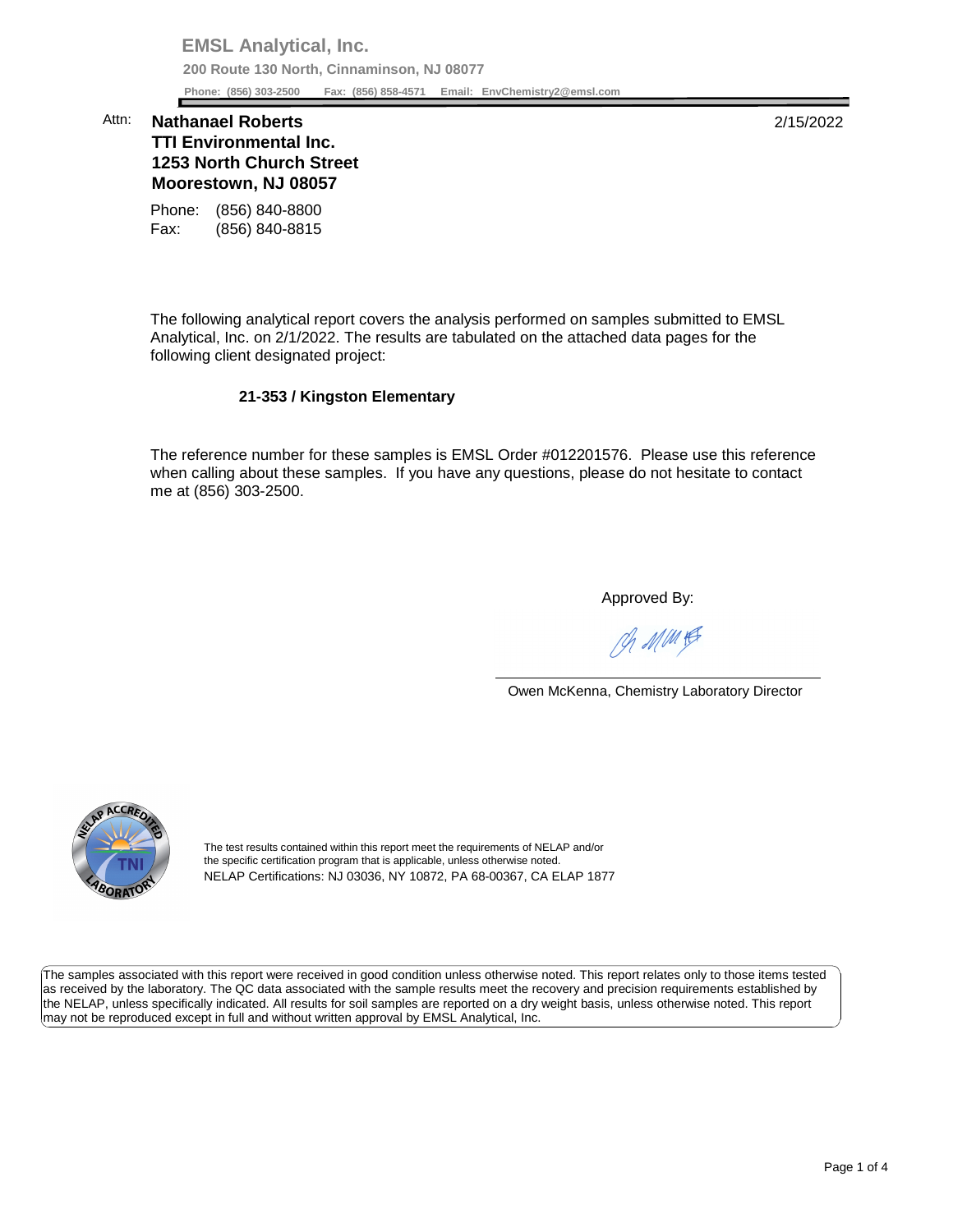| EMSI                                                                                                                                          | <b>EMSL Analytical, Inc.</b><br>200 Route 130 North, Cinnaminson, NJ 08077<br>Phone/Fax:<br>(856) 303-2500 / (856) 858-4571<br>http://www.EMSL.com | EnvChemistry2@emsl.com    |                     |                                                       | <b>EMSL Order:</b><br>CustomerID:<br>CustomerPO:<br>ProjectID: | 012201576<br>TTIE54<br>034036     |  |
|-----------------------------------------------------------------------------------------------------------------------------------------------|----------------------------------------------------------------------------------------------------------------------------------------------------|---------------------------|---------------------|-------------------------------------------------------|----------------------------------------------------------------|-----------------------------------|--|
| Attn:<br>Project:                                                                                                                             | <b>Nathanael Roberts</b><br><b>TTI Environmental Inc.</b><br>1253 North Church Street<br>Moorestown, NJ 08057<br>21-353 / Kingston Elementary      | Fax:                      | Phone:<br>Received: | (856) 840-8800<br>(856) 840-8815<br>2/1/2022 09:00 AM |                                                                |                                   |  |
|                                                                                                                                               |                                                                                                                                                    | <b>Analytical Results</b> |                     |                                                       |                                                                |                                   |  |
| <b>Client Sample Description</b>                                                                                                              | 1 / CH18-1-1-WF-08RA / Hallway Outside Room 4<br>Righ                                                                                              |                           | Collected:          | 2/1/2022<br>5:30:00 AM                                | Lab ID:                                                        | 012201576-0001                    |  |
| <b>Method</b>                                                                                                                                 | <b>Parameter</b>                                                                                                                                   | <b>Result</b>             | <b>RL Units</b>     |                                                       | Prep<br>Date & Analyst                                         | <b>Analysis</b><br>Date & Analyst |  |
| <b>METALS</b>                                                                                                                                 |                                                                                                                                                    |                           |                     |                                                       |                                                                |                                   |  |
| 200.8                                                                                                                                         | Lead                                                                                                                                               | <b>ND</b>                 | $1.00 \mu g/L$      |                                                       | 2/8/2022<br>KB                                                 | 2/8/2022 18:35<br>KB              |  |
| <b>Client Sample Description</b>                                                                                                              | 2 / CH18-1-1-19A / Across From APR                                                                                                                 |                           | Collected:          | 2/1/2022<br>5:32:00 AM                                | Lab ID:                                                        | 012201576-0002                    |  |
| <b>Method</b>                                                                                                                                 | <b>Parameter</b>                                                                                                                                   | <b>Result</b>             | <b>RL Units</b>     |                                                       | Prep<br>Date & Analyst                                         | <b>Analysis</b><br>Date & Analyst |  |
| <b>METALS</b>                                                                                                                                 |                                                                                                                                                    |                           |                     |                                                       |                                                                |                                   |  |
| 200.8                                                                                                                                         | Lead                                                                                                                                               | <b>ND</b>                 | $1.00 \mu g/L$      |                                                       | <b>KB</b><br>2/8/2022                                          | 2/8/2022 18:40<br><b>KB</b>       |  |
| <b>Client Sample Description</b>                                                                                                              | 3 / CH18-1-1-WF-09RA / Across From Nurse Right                                                                                                     |                           | Collected:          | 2/1/2022<br>5:34:00 AM                                | Lab ID:                                                        | 012201576-0003                    |  |
| <b>Method</b>                                                                                                                                 | <b>Parameter</b>                                                                                                                                   | <b>Result</b>             | <b>RL Units</b>     |                                                       | Prep<br>Date & Analyst                                         | <b>Analysis</b><br>Date & Analyst |  |
| <b>METALS</b>                                                                                                                                 |                                                                                                                                                    |                           |                     |                                                       |                                                                |                                   |  |
| 200.8                                                                                                                                         | Lead                                                                                                                                               | <b>ND</b>                 | $1.00 \mu g/L$      |                                                       | 2/8/2022<br>KB                                                 | 2/8/2022 18:41<br>KB              |  |
| <b>Client Sample Description</b>                                                                                                              | 5 / CH18-1-1-KS-18A / Nurse                                                                                                                        |                           | Collected:          | 2/1/2022<br>5:33:00 AM                                | Lab ID:                                                        | 012201576-0004                    |  |
| Method                                                                                                                                        | <b>Parameter</b>                                                                                                                                   | <b>Result</b>             | <b>RL Units</b>     |                                                       | Prep<br>Date & Analyst                                         | <b>Analysis</b><br>Date & Analyst |  |
| <b>METALS</b>                                                                                                                                 |                                                                                                                                                    |                           |                     |                                                       |                                                                |                                   |  |
| 200.8                                                                                                                                         | Lead                                                                                                                                               | 3.06                      | $1.00 \mu g/L$      |                                                       | 2/8/2022<br>KB                                                 | 2/8/2022 18:43<br>KB              |  |
| <b>Client Sample Description</b><br>6 / CH18-1-1-KS-20WA / Kitchen Small<br>Collected:<br>2/1/2022<br>Lab ID:<br>012201576-0005<br>5:36:00 AM |                                                                                                                                                    |                           |                     |                                                       |                                                                |                                   |  |
| Method                                                                                                                                        | <b>Parameter</b>                                                                                                                                   | <b>Result</b>             | <b>RL Units</b>     |                                                       | <b>Prep</b><br>Date & Analyst                                  | <b>Analysis</b><br>Date & Analyst |  |
| <b>METALS</b>                                                                                                                                 |                                                                                                                                                    |                           |                     |                                                       |                                                                |                                   |  |
| 200.8                                                                                                                                         | Lead                                                                                                                                               | 3.52                      | $1.00 \mu g/L$      |                                                       | 2/8/2022<br><b>KB</b>                                          | 2/8/2022 18:44<br>KB              |  |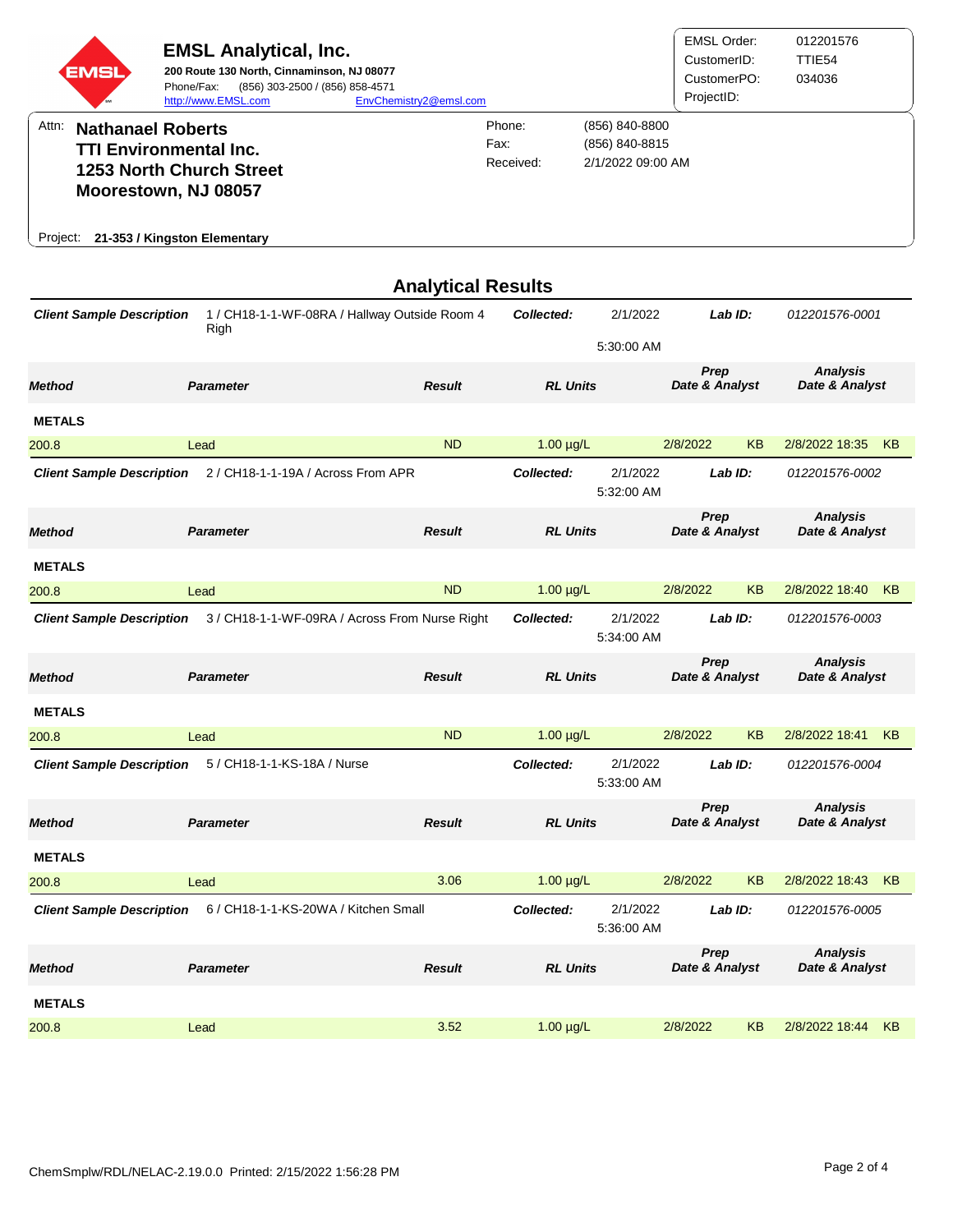| EMSL)                                                              | <b>EMSL Analytical, Inc.</b><br>200 Route 130 North, Cinnaminson, NJ 08077<br>(856) 303-2500 / (856) 858-4571<br>Phone/Fax:<br>http://www.EMSL.com | EnvChemistry2@emsl.com |                             |                                                       | <b>EMSL Order:</b><br>CustomerID:<br>CustomerPO:<br>ProjectID: | 012201576<br>TTIE54<br>034036 |
|--------------------------------------------------------------------|----------------------------------------------------------------------------------------------------------------------------------------------------|------------------------|-----------------------------|-------------------------------------------------------|----------------------------------------------------------------|-------------------------------|
| Attn:<br><b>Nathanael Roberts</b><br><b>TTI Environmental Inc.</b> |                                                                                                                                                    |                        | Phone:<br>Fax:<br>Received: | (856) 840-8800<br>(856) 840-8815<br>2/1/2022 09:00 AM |                                                                |                               |
|                                                                    | <b>1253 North Church Street</b><br>Moorestown, NJ 08057                                                                                            |                        |                             |                                                       |                                                                |                               |
| Project:                                                           | 21-353 / Kingston Elementary                                                                                                                       |                        |                             |                                                       |                                                                |                               |

| <b>Analytical Results</b>        |                                           |               |                 |                        |                        |           |                                   |           |
|----------------------------------|-------------------------------------------|---------------|-----------------|------------------------|------------------------|-----------|-----------------------------------|-----------|
| <b>Client Sample Description</b> | 7 / CH18-1-1-B-17A / Room 9               |               | Collected:      | 2/1/2022<br>5:38:00 AM | Lab ID:                |           | 012201576-0006                    |           |
| Method                           | <b>Parameter</b>                          | <b>Result</b> | <b>RL Units</b> |                        | Prep<br>Date & Analyst |           | <b>Analysis</b><br>Date & Analyst |           |
| <b>METALS</b>                    |                                           |               |                 |                        |                        |           |                                   |           |
| 200.8                            | Lead                                      | <b>ND</b>     | $1.00 \mu g/L$  |                        | 2/8/2022               | <b>KB</b> | 2/8/2022 18:46                    | KB        |
| <b>Client Sample Description</b> | 8 / CH18-1-1-B-10A / Room 10              |               | Collected:      | 2/1/2022<br>5:39:00 AM | Lab ID:                |           | 012201576-0007                    |           |
| <b>Method</b>                    | <b>Parameter</b>                          | <b>Result</b> | <b>RL Units</b> |                        | Prep<br>Date & Analyst |           | <b>Analysis</b><br>Date & Analyst |           |
| <b>METALS</b>                    |                                           |               |                 |                        |                        |           |                                   |           |
| 200.8                            | Lead                                      | <b>ND</b>     | $1.00 \mu g/L$  |                        | 2/8/2022               | <b>KB</b> | 2/8/2022 18:47                    | KB        |
| <b>Client Sample Description</b> | 9 / CH18-1-1-B-6A / Room 11               |               | Collected:      | 2/1/2022<br>5:40:00 AM | Lab ID:                |           | 012201576-0008                    |           |
| Method                           | <b>Parameter</b>                          | <b>Result</b> | <b>RL Units</b> |                        | Prep<br>Date & Analyst |           | <b>Analysis</b><br>Date & Analyst |           |
| <b>METALS</b>                    |                                           |               |                 |                        |                        |           |                                   |           |
| 200.8                            | Lead                                      | 9.04          | $1.00 \mu g/L$  |                        | 2/8/2022               | <b>KB</b> | 2/8/2022 18:49                    | KB        |
| <b>Client Sample Description</b> | 10 / CH18-1-1-B-11A / Room 12             |               | Collected:      | 2/1/2022<br>5:41:00 AM | Lab ID:                |           | 012201576-0009                    |           |
| Method                           | <b>Parameter</b>                          | <b>Result</b> | <b>RL Units</b> |                        | Prep<br>Date & Analyst |           | <b>Analysis</b><br>Date & Analyst |           |
| <b>METALS</b>                    |                                           |               |                 |                        |                        |           |                                   |           |
| 200.8                            | Lead                                      | 1.01          | $1.00 \mu g/L$  |                        | 2/8/2022               | <b>KB</b> | 2/8/2022 18:54                    | <b>KB</b> |
| <b>Client Sample Description</b> | 11 / CH18-1-1-WF-15RA / Hall Near Room 14 |               | Collected:      | 2/1/2022               | $Lab$ $ID:$            |           | 012201576-0010                    |           |
|                                  | Right                                     |               |                 | 5:43:00 AM             |                        |           |                                   |           |
| <b>Method</b>                    | <b>Parameter</b>                          | <b>Result</b> | <b>RL Units</b> |                        | Prep<br>Date & Analyst |           | <b>Analysis</b><br>Date & Analyst |           |
| <b>METALS</b>                    |                                           |               |                 |                        |                        |           |                                   |           |
| 200.8                            | Lead                                      | <b>ND</b>     | $1.00 \mu g/L$  |                        | 2/8/2022               | KB        | 2/8/2022 18:55                    | <b>KB</b> |